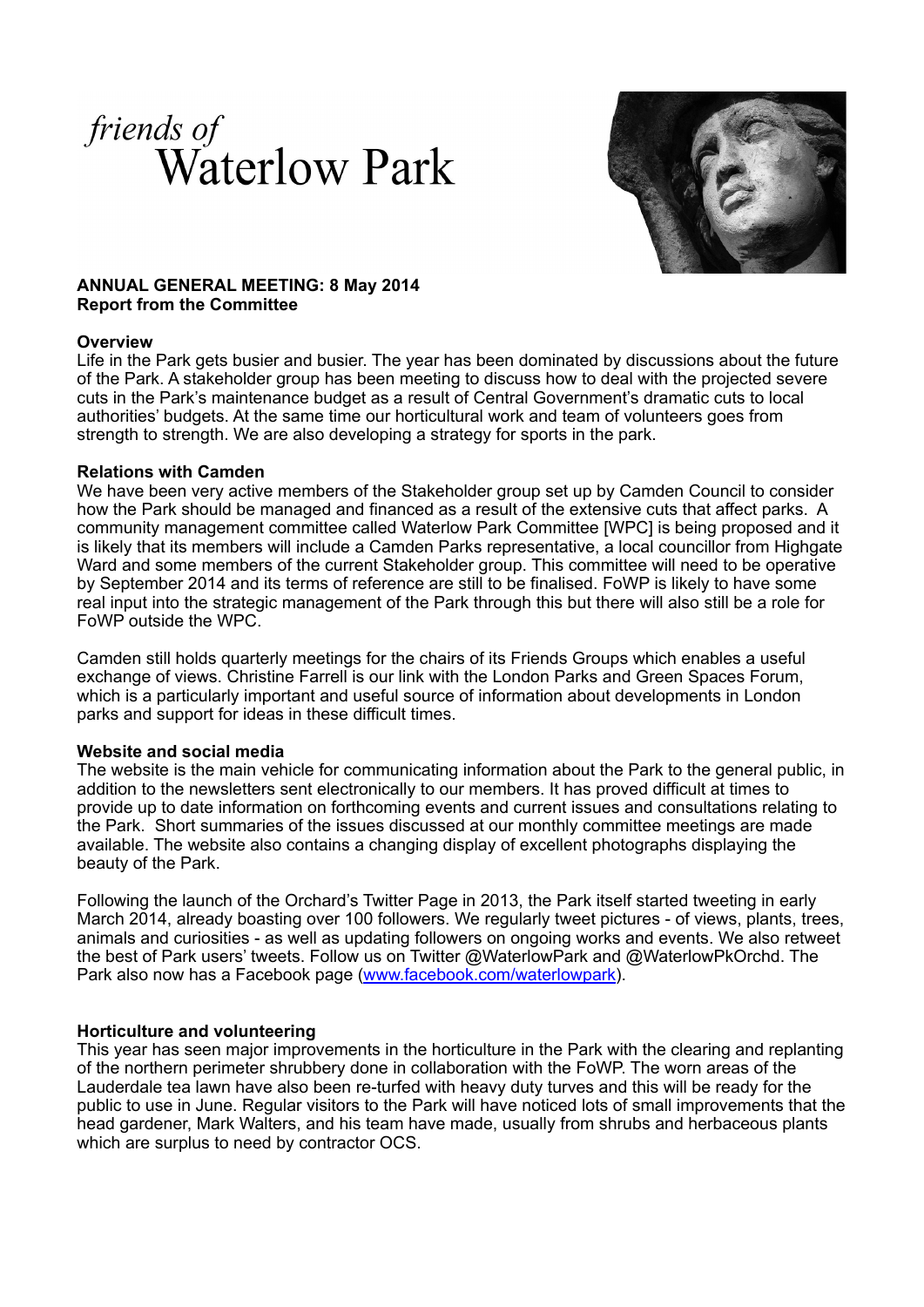The Friends' faithful group of regular Thursday volunteers last year replanted the terraces around Lauderdale House with hardy lavender. The rose circle planting was completed in November by members of the community who sponsored the roses, however tending the roses has been held up because of remedial work that had to be carried out to the damaged pillars. In the meantime the group has turned its attention to the triangle in the southern perimeter that is currently being planted with an understory of hydrangea and vinca.

To celebrate the forthcoming 125<sup>th</sup> anniversary of the opening of Waterlow Park in 2016, the Friends are working in close collaboration with Camden, Mark Walters and our volunteers to restore some of the herbaceous gems for which the Park was once famous. These include the four borders outside the kitchen garden and the half circles at the St. Joseph's entrance that were once a focus of the Park. A grant has been sought for this work which we hope will be carried out in the autumn, and the Friends, together with Mark Walters, have invited award winning local garden designer Peter Reader to design the first two borders.

If anyone wishes to join the volunteer team please check the notice board for contact details. We meet every Thursday at the Lauderdale Café at 9.45, until the end of November. Everyone is welcome. No experience or equipment needed.

## **The Community Orchard**

Since being planted in February 2013 the orchard has done well, with our team of volunteers watering the trees throughout the relatively dry summer months. Sadly one tree, the Red Windsor Apple, died of unknown causes. The people who provided the tree in the first place, the London Orchard Project, surmised that it didn't live because it had originally been offered as a gift to the Duke of Edinburgh and it couldn't survive the rejection when he declined it! It has now been replaced by a Doyenne du Comice pear tree, bought from orchard funds. The orchard's 13 trees have now been supplemented by four Cox's Orange Pippin apples - generously donated and planted by the Waterlow Park gardeners!

We do not expect a fruit harvest this year since fruit will be removed early to encourage root growth but hope to see a fruit yield by 2016 for the Park's 125th Anniversary. The orchard has its own website at [www.waterlowparkorchard.org.uk](http://www.waterlowparkorchard.org.uk) and occasionally tweets @WaterlowPkOrchd

#### **Kitchen Garden**

The kitchen garden continues to flourish. The ten plots have looked good this year especially during the summer months when they burgeoned with vegetables, herbs and flowers. Volunteers have worked on the wild flower patches at the bottom and sides of the garden but, at times, the weeds do manage to take over. For the past four years we have been asked by the Open Garden Squares organisation to welcome the public to the kitchen garden for their Open Weekend in June. Last year, we had a record number of visitors during the two days, counted at 241. We also organised several activities including a pilates demonstration and a session of poetry dramatisations. We applied for a grant from Waitrose and were given £214 for compost. This was shared between the plots which used it to feed their crops. Children from the two schools with plots, Brookfield and Hargrave Park, contribute to planting and harvesting their own plots. Brookfield grew a giant marrow that was used for their school dinner. We regard our food growing efforts as a great community success.

#### **Trees, Views and Maintenance**

A number of initiatives being worked on by the Friends have taken something of a back seat this year due to the discussions about future management. This does not mean there have been no developments in these areas, and in many cases there have been active ongoing consultations with Camden. The Camden tree department has been active this year as a full audit was undertaken, following which a number of trees were felled which were diseased or might present a public danger. The tree department has also been consulting on replacement species and sites. There is an outline plan in preparation covering trees and views, and this is now broadly being applied.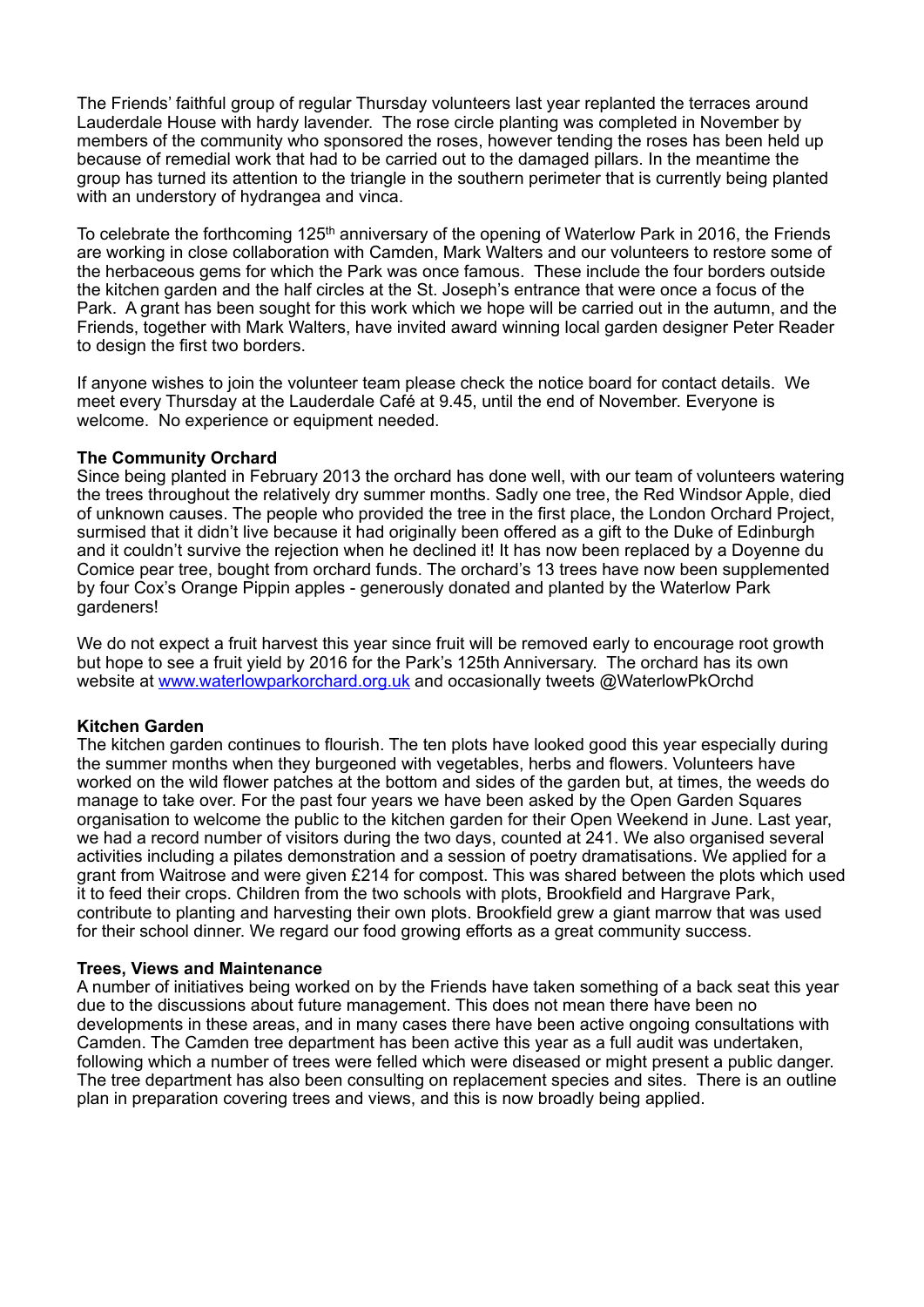Around the Park there has been quite a bit of maintenance activity, some planned and some in response to issues which have arisen. The lower ponds flooded badly in the wet winter weather due to blocked drains. It became apparent that the pipe-work was cracked and clogged with roots. A decision was taken to replace the drains from the pond to the edge of the park and Camden found the required funds for this not inconsiderable expenditure. There is further drainage work still to be done on the main carriageway (the 'lime avenue'). The top path behind the tennis courts has also been largely re-surfaced as it had suffered root heave leading to a trip hazard. The retaining wall behind the Park Centre is currently being prepared for restoration work.

The TCV Conservation Volunteers continue to contribute to the Park, working principally in the nature areas around the top and lower ponds. They also staged their conference in the Park this year and ran activities in tandem with this including helping prepare wild flower areas in the kitchen garden.

## **Wildlife**

The Friends have met with the new conservation officer, Caroline Birchall, and are developing ideas to support wildlife in collaboration with her. Meanwhile funding applications have been made for some monies to develop wildlife infrastructure. Nothing has happened as yet with the proposal to have bees in the upper pond area but this is still an aim.

## **Sport**

FoWP has long wanted to develop a strategy for sport in the park, particularly to see the tennis courts used more productively and to encourage children and young people to use the Park more, ideally on the courts. We have met with Camden to discuss how to take this forward and also what other healthy sports could be developed such as an outdoor gym. Camden have agreed an arrangement with the Coolhurst tennis club who are now running some coaching events on the lower courts for youngsters on Saturdays and in the holidays. These are pilots as yet as we are worried about pressure on courts on Saturdays. More needs to be done but events move very slowly. There are also some maintenance issues which need to be resolved. We would welcome a couple more members onto our sports committee to help us develop ideas.

### **Memories of the Park**

125 years ago Sir Sydney Waterlow offered the grounds of his Highgate property Lauderdale House to the London County Council to be a "garden for the gardenless". To mark this and the anniversary in 2016 of the formal opening of Waterlow Park in 1891, FoWP continues to gather historical information and memories via its website from people worldwide as well as locally from residents. A joint initiative is planned with the HLSI archives to display some of their holdings in the Victoria Hall this coming September and the Friends are already planning one or more events later this year and for 2016. Please do offer your memories, your material and your time to help make this happen.

## **Events**

As a small committee, FoWP lacks the resources to mount major events and is also conscious of the preference of many park users for relaxation and tranquillity. As in past years, the Friends have continued to participate in external events to ensure that the Park is represented both locally, by taking a stall at the Highgate Fair, and in London-wide initiatives such as the London Parks & Gardens Trust's Open Squares weekend in June which continues to attract a large number of visitors to the kitchen garden. Other events have been related to activities detailed elsewhere in this report, for example fund-raising bulb and plant sales and re-planting the rose circle with commemorative bushes.

Only one of our periodic trails events around the Park has taken place over the past year but we hope to increase this in future and to provide visitors with an updated leaflet to guide them to the outstanding features of the Park. Much of our effort in the coming two years will be focused on celebrating the 125th anniversaries of the bequest of the Park and its opening.